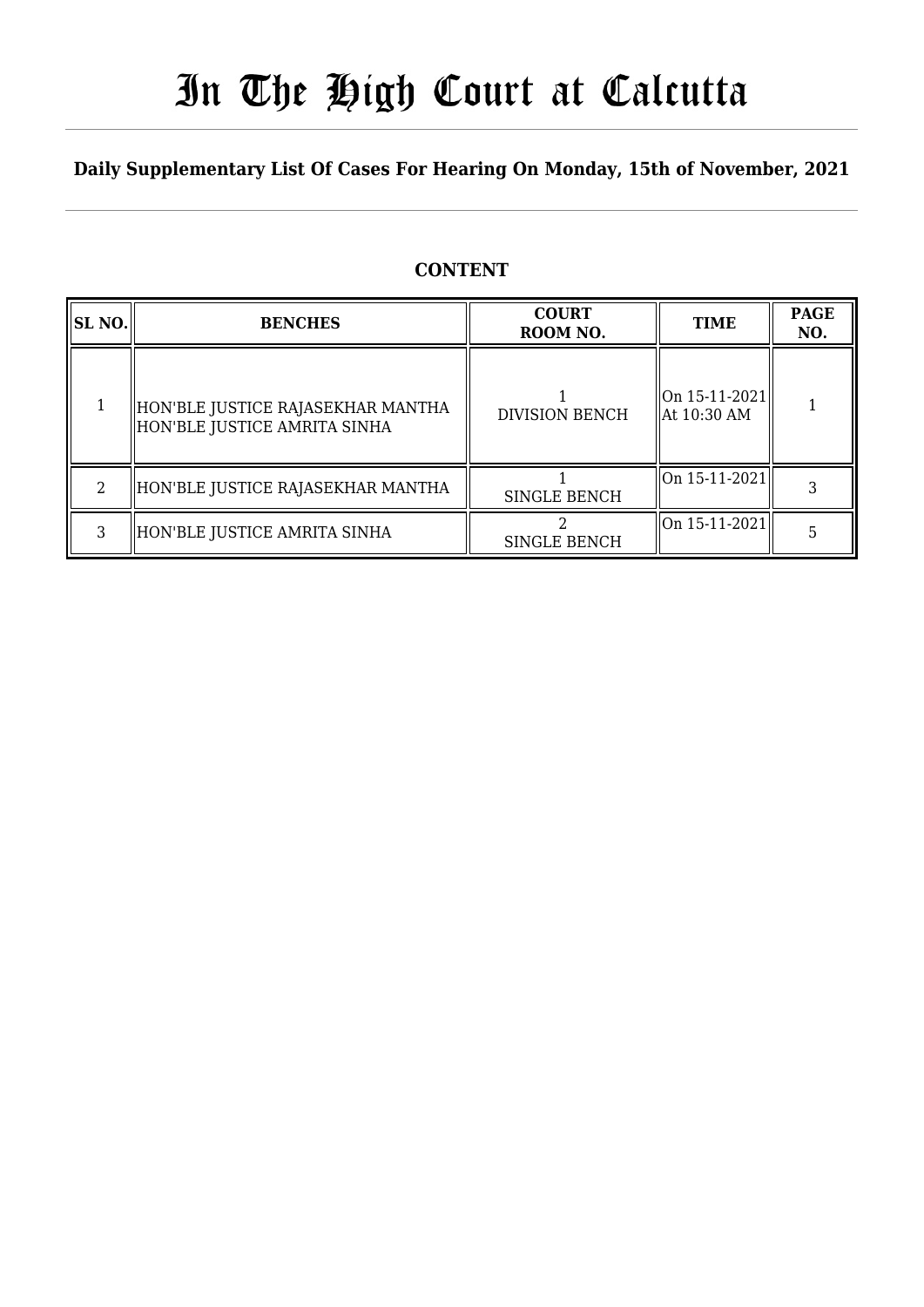

# Calcutta High Court

**In The Circuit Bench at Port Blair**

## **Appellate Side**

**DAILY CAUSELIST For Monday The 15th November 2021**

**COURT NO. 1**

**DIVISION BENCH (DB)**

**AT 10:30 AM**

**HON'BLE JUSTICE RAJASEKHAR MANTHA HON'BLE JUSTICE AMRITA SINHA**

#### **APPLICATION FOR BAIL**

| 1              | CRM/13/2021                   | MITA PAL@MITA BISWAS<br><b>VS</b><br>THE STATE                                          | PARVEJ ANAM        |                                        |
|----------------|-------------------------------|-----------------------------------------------------------------------------------------|--------------------|----------------------------------------|
|                |                               | <b>MOTION</b>                                                                           |                    |                                        |
| $\overline{2}$ | WP.CT/187/2021                | THE LIEUTENANT<br><b>GOVERNOR AND OTHERS</b><br><b>VS</b><br>P. HUSSAIN AND OTHERS      | <b>KRISHNA RAO</b> |                                        |
|                |                               | <b>APPLICATION</b>                                                                      |                    |                                        |
| 3              | FMAT/4/2021                   | <b>GOPAL BEPARI</b>                                                                     | PROHIT MOHAN LAL   |                                        |
|                |                               | <b>VS</b><br><b>SEEMA BEPARI</b>                                                        |                    |                                        |
|                | IA NO: CAN/1/2021             |                                                                                         |                    |                                        |
| $\overline{4}$ | MA/26/2021<br>IN WP 212/2021  | THE ANDAMAN AND<br>NICOBAR ADMINISTRATION<br>AND OTHERS<br><b>VS</b><br>SHAJAN T.OOMMEN | <b>KRISHNA RAO</b> | DEEP CHAIM KABIR                       |
|                | IA NO: CAN/1/2021, CAN/2/2021 |                                                                                         |                    |                                        |
|                |                               | <b>FOR HEARING</b>                                                                      |                    |                                        |
| 5              | FA/1/2019                     | <b>ASHIM NANDI</b><br><b>VS</b><br><b>RINA BEPARI</b>                                   | <b>ANJILI NAG</b>  | <b>RINA BEPARI IN</b><br><b>PERSON</b> |
| 6              | CRA/2/2020                    | SHYAMA KANTO BISWAS<br><b>VS</b><br>THE STATE                                           | D.ILANGO           | <b>KRISHNA RAO</b>                     |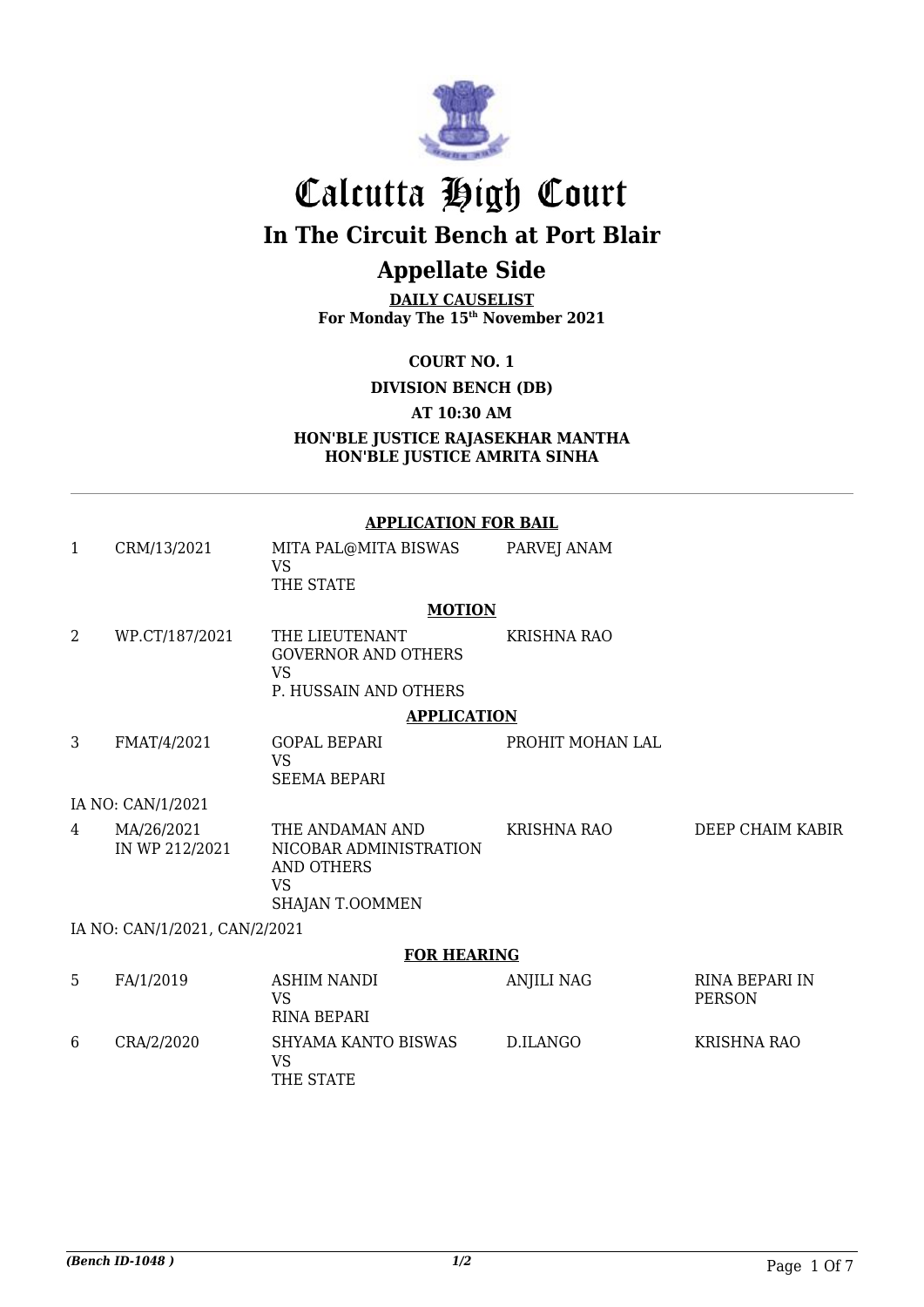| 7    | MA/9/2020                                            | THE HON'BLE LT.<br><b>GOVERNOR AND ORS.</b><br>VS<br>ANDAMAN SARVAJANIK<br>NIRMAN VIBAGH MAZDOOR<br>SANGH AND ORS. | <b>KRISHNA RAO</b>           | <b>GOPALA BINNU</b><br><b>KUMAR</b> |
|------|------------------------------------------------------|--------------------------------------------------------------------------------------------------------------------|------------------------------|-------------------------------------|
| wt8  | MA/10/2020                                           | THE GENERAL MANAGER<br><b>VS</b><br>R.ALANGARAM AND SONS<br>AND ORS.                                               | <b>ANJILI NAG</b>            | <b>GOPALA BINNU</b><br><b>KUMAR</b> |
| wt.9 | WPA/133/2020                                         | <b>BARATANG FOREST</b><br><b>WORKER'S UNION AND</b><br>ANR.<br><b>VS</b><br>UNION OF INDIA AND 05<br>ORS.          | GOPALA BINNU<br><b>KUMAR</b> | KRISHNA RAO                         |
|      | wt10 WPA/162/2019                                    | THE DEPUTY<br><b>CONSERVATOR OF</b><br><b>FORESTS</b><br><b>VS</b><br>P.TATA RAO AND OTHERS                        | KRISHNA RAO                  | <b>GOPALA BINNU</b><br><b>KUMAR</b> |
| 11   | MA/34/2020<br>(WITHOUT FILE)<br>71.770 0.13714 0.004 | THE LIEUTENANT<br><b>GOVERNOR AND ORS.</b><br><b>VS</b><br>CAPT. ALAGURAJ AND ORS.                                 | <b>KRISHNA RAO</b>           | <b>ANJILI NAG</b>                   |
|      |                                                      |                                                                                                                    |                              |                                     |

IA NO: CAN/1/2021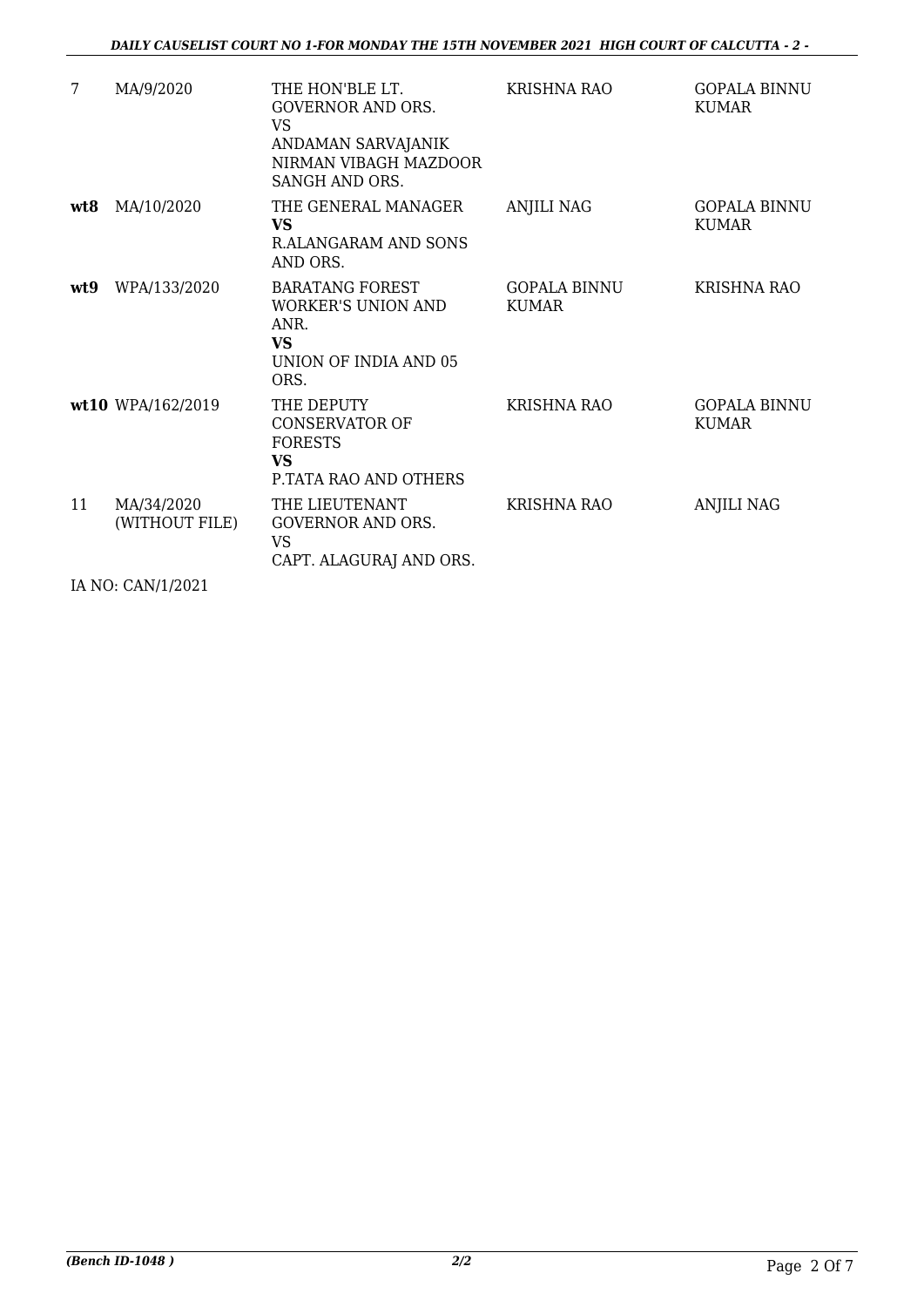

# Calcutta High Court **In The Circuit Bench at Port Blair**

## **Appellate Side**

**DAILY CAUSELIST For Monday The 15th November 2021**

#### **COURT NO. 1**

#### **SINGLE BENCH (SB )**

#### **HON'BLE JUSTICE RAJASEKHAR MANTHA**

#### **(SINGLE BENCH WILL SIT AFTER COMPLETION OF DIVISION BENCH)**

|                             | <b>MOTION</b>                                    |                                                                                            |                    |             |  |  |
|-----------------------------|--------------------------------------------------|--------------------------------------------------------------------------------------------|--------------------|-------------|--|--|
| $\mathbf{1}$                | CRR/14/2021                                      | THE STATE<br><b>VS</b><br>PAPI BAIDYA                                                      | KRISHNA RAO        |             |  |  |
|                             | IA NO: CRAN/1/2021                               |                                                                                            |                    |             |  |  |
| 2                           | CO/21/2021                                       | SANTAMMA<br><b>VS</b><br>M. MANICKAM                                                       | N.K. MISRA         |             |  |  |
| 3                           | WPA/247/2021                                     | M.RAMASWAMY<br><b>VS</b><br>THE ANDAMAN AND<br>NICOBAR ADMINISTRATION<br><b>AND OTHERS</b> | K.VIJAY KUMAR      | M.P.KAMARAJ |  |  |
| 4                           | WPA/263/2021                                     | <b>MUSTAFA KHAN</b><br><b>VS</b><br>THE TEHSILDAR                                          | <b>ANJILI NAG</b>  |             |  |  |
|                             |                                                  | <b>APPLICATION</b>                                                                         |                    |             |  |  |
| 5                           | CRA/10/2021                                      | THE STATE<br><b>VS</b><br><b>MANOJ PAUL</b>                                                | <b>KRISHNA RAO</b> |             |  |  |
|                             | IA NO: CRAN/2/2021, CRAN/1/2021                  |                                                                                            |                    |             |  |  |
| <b>CONTEMPT APPLICATION</b> |                                                  |                                                                                            |                    |             |  |  |
| 6                           | CPAN/16/2021<br>IN WP 172/2021<br>(WITHOUT FILE) | HOTEL SEASHELL<br><b>VS</b><br><b>AJIT BARNARD</b>                                         | <b>ANJILI NAG</b>  |             |  |  |
|                             | <b>FOR HEARING</b>                               |                                                                                            |                    |             |  |  |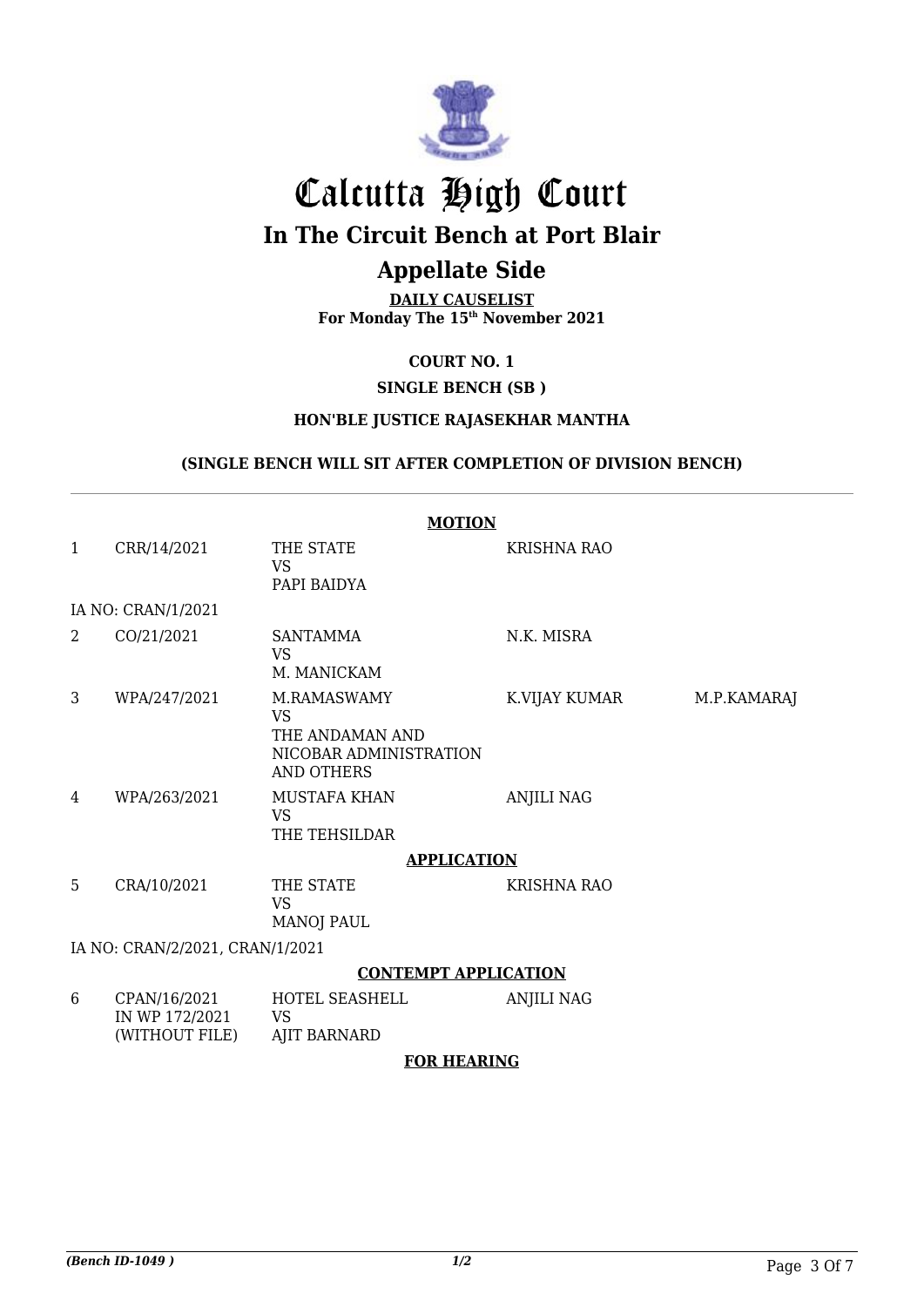| 7  | WPA/63/2018       | M/S PANKAJ ENTERPRISES<br>AND ANR.<br><b>VS</b><br>ANDAMAN AND NICOBAR<br>ADMINISTRATION AND<br>ORS.   | RAJINDER SINGH,<br><b>TAPAN KUMAR DAS</b> | <b>ANJILI NAG</b>                   |
|----|-------------------|--------------------------------------------------------------------------------------------------------|-------------------------------------------|-------------------------------------|
|    | IA NO: CAN/1/2021 |                                                                                                        |                                           |                                     |
| 8  | WPA/282/2018      | VANVIKAS EMPLOYEES<br>ASSOCIATION AND ORS.<br><b>VS</b><br>THE MINISTRY OF HOME<br>AFFAIRS AND ORS.    | <b>GOPALA BINNU</b><br><b>KUMAR</b>       | TULSI LALL,<br><b>TASNEEM</b>       |
| 9  | WPA/174/2019      | N. MANIMEKALAI AND ANR. G. BINNU KUMAR<br><b>VS</b><br>THE KAMARAJ ENGLISH<br><b>MEDIUM SCHOOL</b>     |                                           | A.S.ZINU                            |
|    | wt10 WPA/231/2019 | THE SECRETARY, KAMARAJ<br>ENGLISH MEDIUM SCHOOL<br><b>VS</b><br>N. MANIMEKALAI (EX-<br>CLERK) AND ANR. | A.S.ZINU                                  | <b>G. BINNU KUMAR</b>               |
| 11 | WPA/267/2019      | THE GENERAL MANAGER,<br>ANIIDCO LTD.<br><b>VS</b><br>Y. JOHN AND ORS.                                  | ANJILI NAG,<br>R.PRADEEP                  | <b>GOPALA BINNU</b><br><b>KUMAR</b> |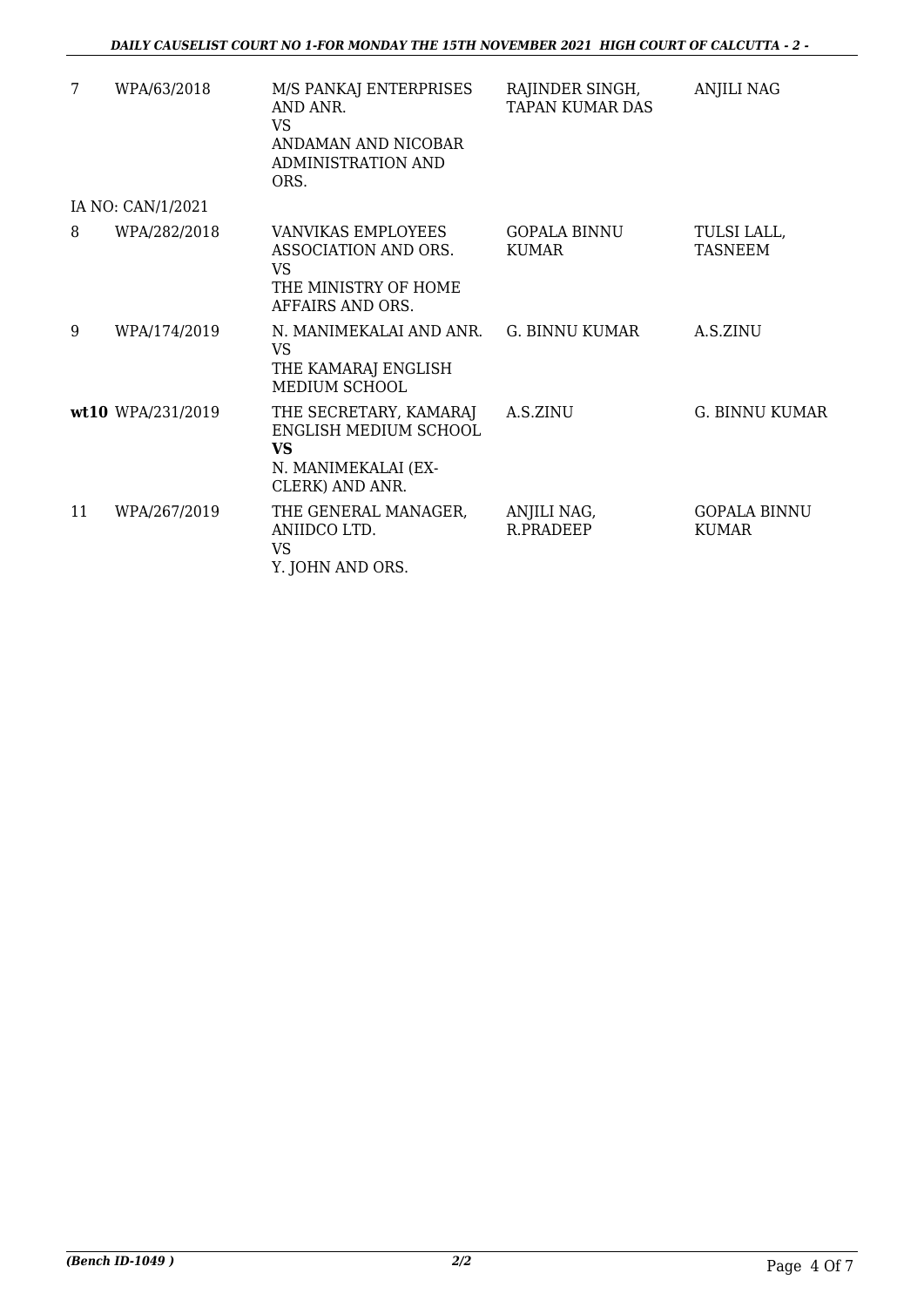

# Calcutta High Court

**In The Circuit Bench at Port Blair**

# **Appellate Side**

**DAILY CAUSELIST For Monday The 15th November 2021**

#### **COURT NO. 2**

#### **SINGLE BENCH (SB)**

#### **HON'BLE JUSTICE AMRITA SINHA**

#### **(SINGLE BENCH WILL SIT AFTER COMPLETION OF DIVISION BENCH)**

|                   | <b>MOTION</b>     |                                                                                            |                                     |                             |  |  |
|-------------------|-------------------|--------------------------------------------------------------------------------------------|-------------------------------------|-----------------------------|--|--|
| 1                 | WPA/104/2021      | SMTI. VELLAIAMMAL<br><b>VS</b><br>THE ANDAMAN AND<br>NICOBAR ADMINISTRATION<br>AND 03 ORS. | R. ARUL PETER                       | <b>KRISHNA RAO</b>          |  |  |
| 2                 | WPA/126/2021      | SMTI. PAVITRA KUMARI<br><b>VS</b><br>THE ANDAMAN AND<br>NICOBAR ADMINISTRATION<br>AND ORS. | K.M.B.JAYAPAL AND<br>G. MINI        | AJAY KUMAR<br><b>MANDAL</b> |  |  |
| 3                 | WPA/204/2021      | <b>FATHIMA YUSUF</b><br><b>VS</b><br>THE ANDAMAN AND<br>NICOBAR ADMINISTRATION<br>AND ORS. | <b>ANJILI NAG</b>                   |                             |  |  |
| 4                 | WPA/259/2021      | P. RAMANAMMA<br><b>VS</b><br>THE LIEUTENANT<br><b>GOVERNOR AND OTHERS</b>                  | <b>ANANDA HALDER</b>                |                             |  |  |
| 5                 | WPA/265/2021      | SAMBHU MANDAL<br><b>VS</b><br>THE ASSISTANT ENGINEER                                       | K.SABIR                             |                             |  |  |
| 6                 | WPA/266/2021      | UJJWAL KUMAR BARDHAN<br><b>VS</b><br>THE SUPERINTENDING<br><b>ENGINEER</b>                 | K.SABIR                             |                             |  |  |
|                   | <b>FOR ORDERS</b> |                                                                                            |                                     |                             |  |  |
| 7                 | WPA/5758/2020     | SHRI. PRASHANTH RAJESH<br><b>VS</b><br>UNION OF INDIA AND ANR.                             | <b>SOMESH KUMAR</b><br><b>GHOSH</b> | <b>TULSI LALL</b>           |  |  |
| IA NO: CAN/1/2021 |                   |                                                                                            |                                     |                             |  |  |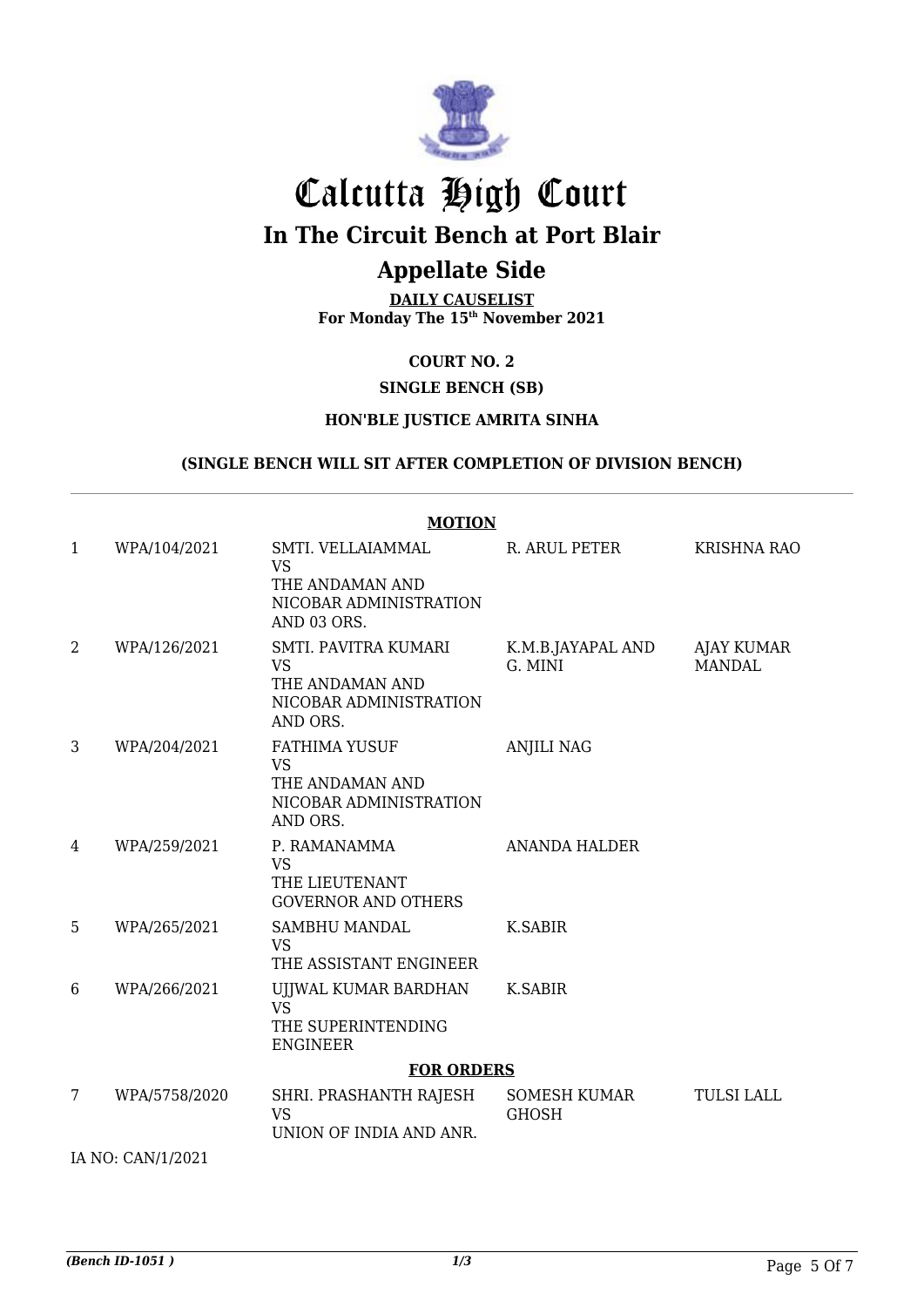| wt8 | WPA/5800/2020                 | SHRI. PULAPARTHY<br>RAMESH<br><b>VS</b><br>UNION OF INDIA AND ANR.                                                                | SOMESH KUMAR<br>GHOSH               | <b>TULSI LALL</b>                    |
|-----|-------------------------------|-----------------------------------------------------------------------------------------------------------------------------------|-------------------------------------|--------------------------------------|
|     | IA NO: CAN/1/2021             |                                                                                                                                   |                                     |                                      |
|     | wt9 WPA/5865/2020             | SHRI. PULAPARTHY<br><b>SURESH</b><br><b>VS</b><br>UNION OF INDIA AND ANR.                                                         | SOMESH KUMAR<br><b>GHOSH</b>        | <b>TULSI LALL</b>                    |
|     | IA NO: CAN/1/2021             |                                                                                                                                   |                                     |                                      |
|     |                               | <b>APPLICATION</b>                                                                                                                |                                     |                                      |
| 10  | FMAT/3/2021                   | <b>AMIYO ROY</b><br><b>VS</b><br>THE DIRECTOR AND<br><b>ANOTHER</b>                                                               | <b>ANJILI NAG</b>                   |                                      |
|     | IA NO: CAN/1/2021             |                                                                                                                                   |                                     |                                      |
|     |                               | <b>CONTEMPT APPLICATION</b>                                                                                                       |                                     |                                      |
| 11  | CPAN/7/2021<br>IN WP 298/2019 | <b>G.SENGUTTUVAN AND ORS.</b><br><b>VS</b><br>SUNIL ANCHIPAKA, THE<br>DEPUTY COMMISSIONER<br>AND ANR.                             | ANJILI NAG, SHIPRA<br><b>MANDAL</b> | <b>ARUL PRASANTH</b>                 |
|     |                               | <b>FOR HEARING</b>                                                                                                                |                                     |                                      |
| 12  | WPA/173/2021                  | S.VIJAY KUMAR<br><b>VS</b><br>THE LIEUTENANT<br><b>GOVERNOR (DISCIPLINARY</b><br><b>AUTHORITY)</b>                                | <b>GOPALA BINNU</b><br><b>KUMAR</b> |                                      |
|     | IA NO: CAN/1/2021             |                                                                                                                                   |                                     |                                      |
| 13  | WPA/184/2021                  | SAKTHI SHIPPING<br><b>LOGISTICS PRIVATE</b><br><b>LIMITED</b><br>VS.<br>THE HON'BLE LIEUTENANT<br><b>GOVERNOR</b>                 | <b>GOPALA BINNU</b><br><b>KUMAR</b> |                                      |
|     | IA NO: CAN/2/2021, CAN/3/2021 |                                                                                                                                   |                                     |                                      |
| 14  | WPA/9/2018                    | P.SUNDARA RAO<br><b>VS</b><br>THE LIEUTENANT<br><b>GOVERNOR AND ORS.</b>                                                          | <b>GOPALA BINNU</b><br><b>KUMAR</b> |                                      |
| 15  | WPA/171/2018                  | MULTIPLE AGENCIES<br>PRIVATE LIMITED AND ANR.<br><b>VS</b><br><b>ANDAMAN STATE</b><br><b>COOPERATIVE BANK</b><br>LIMITED AND ORS. | RAKESH PAL GOBIND                   | MOHD. TABRAIZ,<br><b>KRISHNA RAO</b> |
| 16  | WPA/236/2018                  | EXECUTIVE ENGINEER,<br>CONSTRUCTION DIVISION-<br>II, APWD<br><b>VS</b><br>S. PRABHAKARAN AND ORS.                                 | MOHAMMED<br>TABRAIZ                 | <b>GOPALA BINNU</b><br><b>KUMAR</b>  |